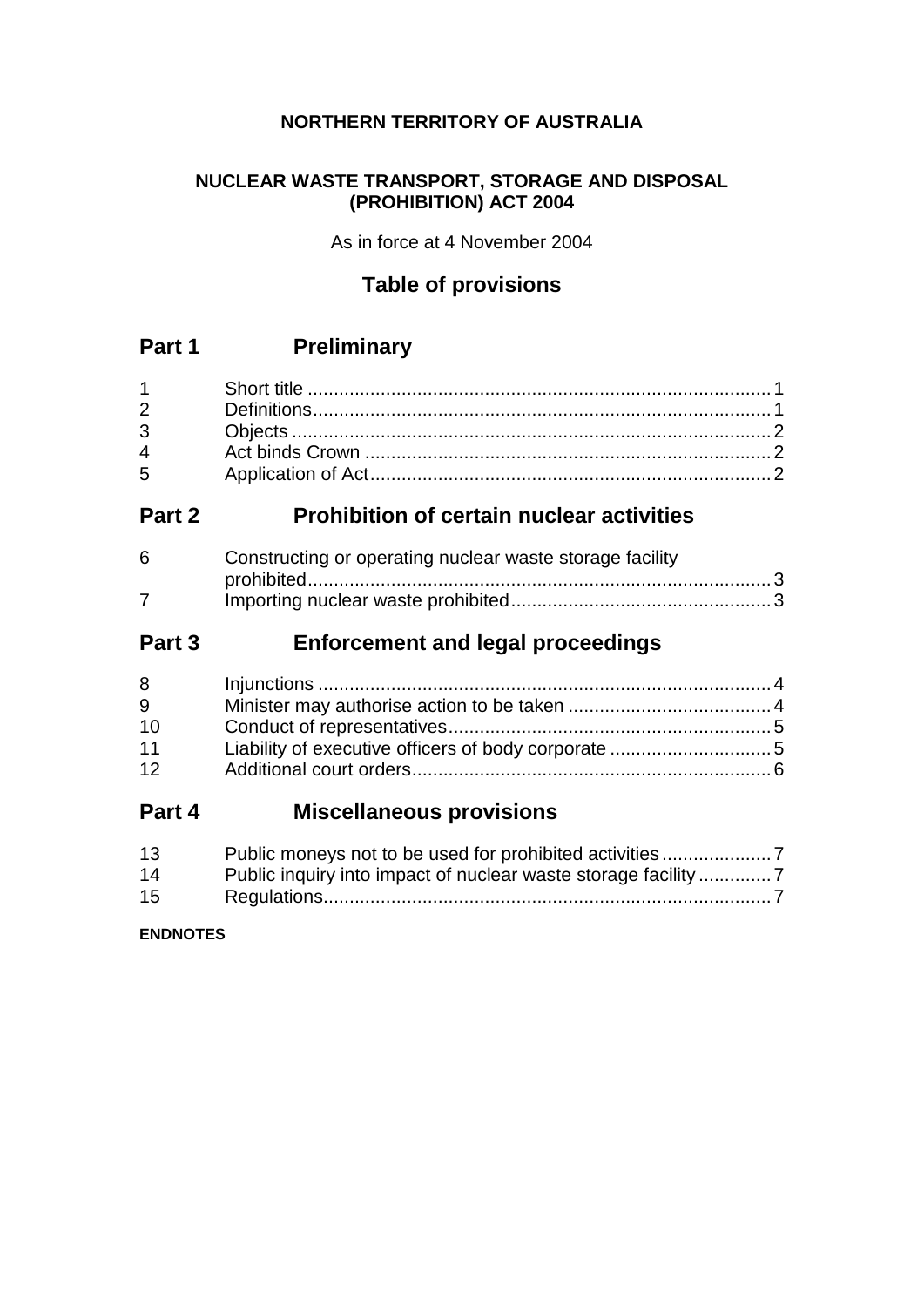# **NORTHERN TERRITORY OF AUSTRALIA**

This reprint shows the Act as in force at 4 November 2004. Any amendments that commence after that date are not included.

\_\_\_\_\_\_\_\_\_\_\_\_\_\_\_\_\_\_\_\_

\_\_\_\_\_\_\_\_\_\_\_\_\_\_\_\_\_\_\_\_

### **NUCLEAR WASTE TRANSPORT, STORAGE AND DISPOSAL (PROHIBITION) ACT 2004**

#### **An Act to prohibit the transport into the Territory, and the storage and disposal in the Territory, of certain nuclear waste, and for related purposes**

## **Part 1 Preliminary**

#### **1 Short title**

This Act may be cited as the *Nuclear Waste Transport, Storage and Disposal (Prohibition) Act 2004*.

### **2 Definitions**

In this Act, unless the contrary intention appears:

*Code of Practice* means the Code of practice for the near-surface disposal of radioactive waste in Australia (1992) approved by the National Health and Medical Research Council and published by the Australian Government Publishing Service as Radiation Health Series No. 35 (ISBN 0 644 28673 3).

*executive officer*, of a body corporate, means a person who is concerned with, or takes part in, the management of the body corporate, (whether or not the person is a director or the person's position is given the name of executive officer), and includes a constituent member of a body corporate incorporated for a public purpose by a law of the Commonwealth or a State or Territory.

*legislative authority* means a licence, certificate of registration or other authority issued under the *Radiation (Safety Control) Act* or *Radiation Protection Act*.

*nuclear plant* means a nuclear reactor, radioisotope enrichment plant involved in the enrichment of uranium or plutonium, nuclear reprocessing plant or nuclear weapons facility, whether or not it is a place to which this Act applies.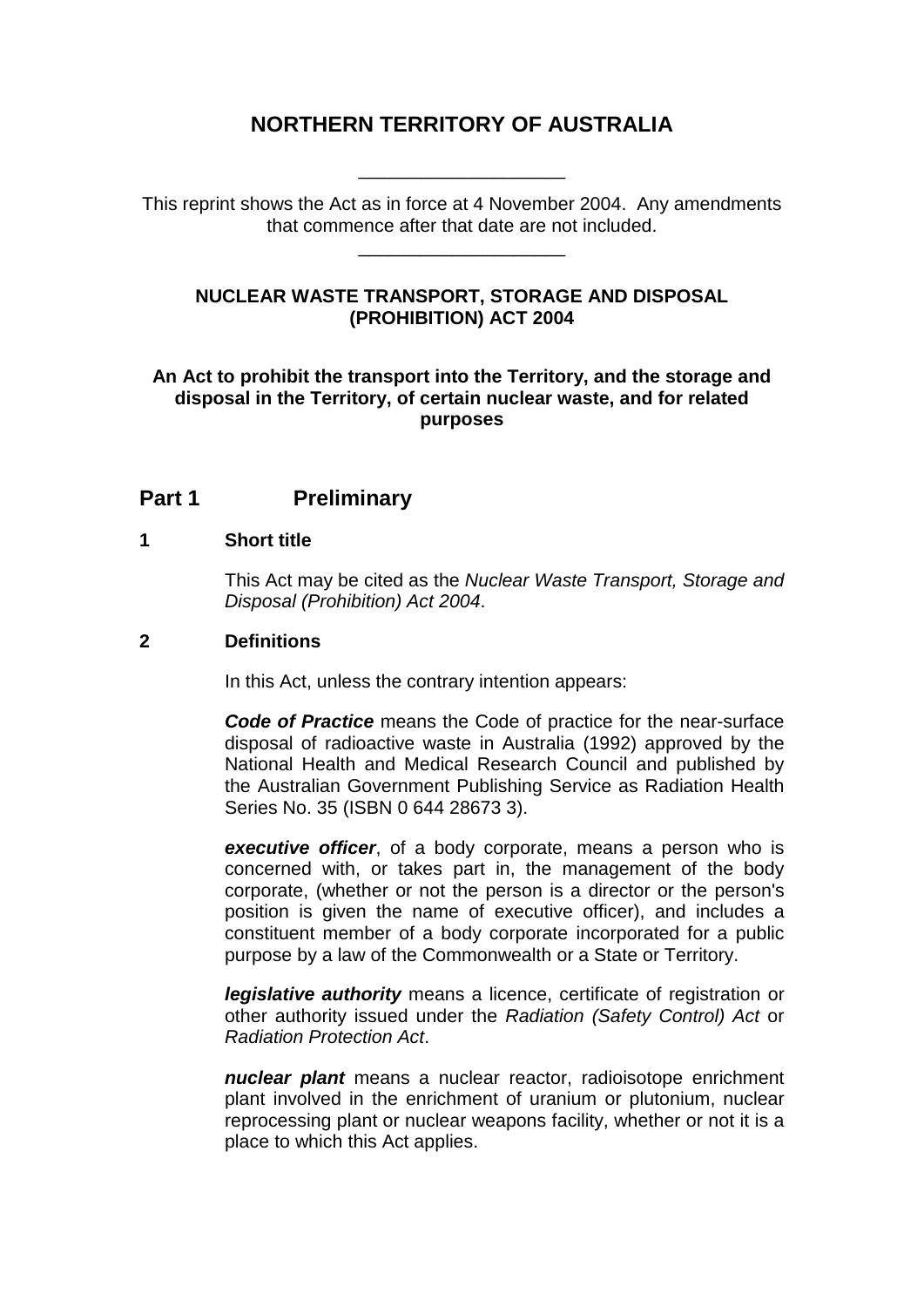#### *nuclear waste* means:

- (a) Category A, B, C or S radioactive waste within the meaning of the Code of Practice; or
- (b) waste material that contains radioactive material derived from:
	- (i) the operation or decommissioning of a nuclear plant;
	- (ii) the testing, use or decommissioning of nuclear weapons; or
	- (iii) the conditioning or reprocessing of spent nuclear fuel.

*nuclear waste storage facility* means an installation for the storage or disposal of nuclear waste.

*radioactive material* means any material that spontaneously emits ionising radiation as a consequence of nuclear transformation*.*

#### **3 Objects**

The objects of this Act are to protect the safety, health and welfare of the people of the Territory and the environment in which they live by prohibiting:

- (a) the construction or operation of a nuclear waste storage facility in the Territory; and
- (b) the transportation of nuclear waste into the Territory for storage at a nuclear waste storage facility in the Territory.

#### **4 Act binds Crown**

This Act binds the Crown in right of the Territory and, to the extent the legislative power of the Legislative Assembly permits, the Crown in all its other capacities.

#### **5 Application of Act**

- (1) A provision of this Act relating to the transport, storage or disposal of nuclear waste does not have any effect to the extent it is inconsistent with a law of the Commonwealth but the provision must not be taken to be inconsistent with that law if it can be complied with without contravention of that law.
- (2) This Act does not apply in relation to:
	- (a) nuclear waste lawfully stored in the Territory before the commencement of this Act;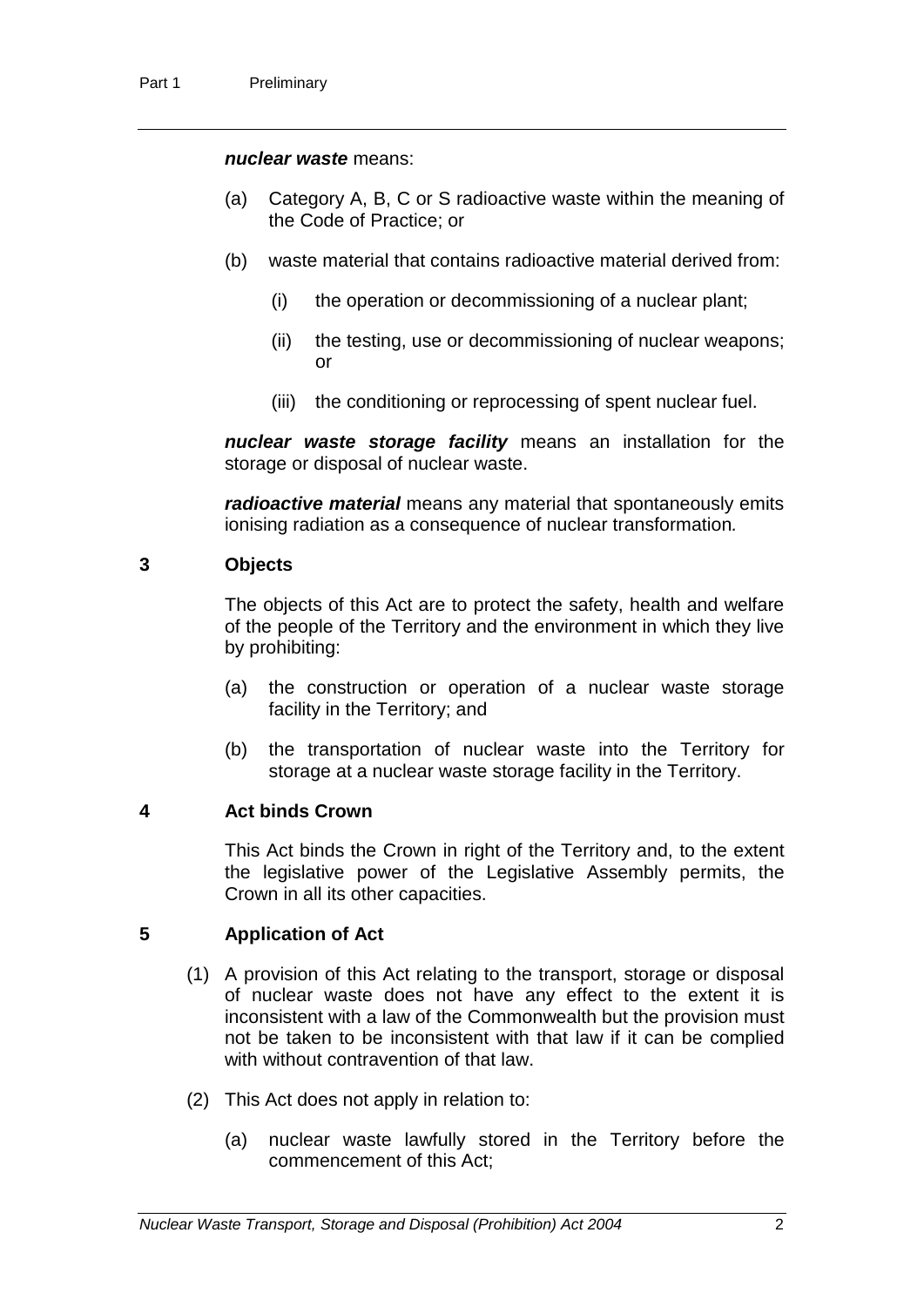- (b) nuclear waste:
	- (i) derived from radioactive material used in accordance with a legislative authority; and
	- (ii) stored or disposed of in accordance with a legislative authority; or
- (c) nuclear waste derived from radioactive material from any of the following activities:
	- (i) the conveyance of an energy-producing hydro-carbon under the *Energy Pipelines Act*;
	- (ii) a mining activity under the *Mining Management Act* in relation to uranium ores or uranium oxide  $(U_3O_8)$ ;
	- (iii) petroleum exploration or recovery operations under the *Petroleum (Submerged Lands) Act*;
	- (iv) the possession, package, storage or transport, under the *Radioactive Ores and Concentrates (Packaging and Transport) Act*, of uranium ores or uranium oxide (U3O8).

### **Part 2 Prohibition of certain nuclear activities**

#### **6 Constructing or operating nuclear waste storage facility prohibited**

- (1) A person must not construct or operate a nuclear waste storage facility.
- (2) An offence against subsection (1) is an environmental offence level 1.

#### **7 Importing nuclear waste prohibited**

- (1) A person must not transport nuclear waste into the Territory for storage at a nuclear waste storage facility in the Territory.
- (2) An offence against subsection (1) is an environmental offence level 1.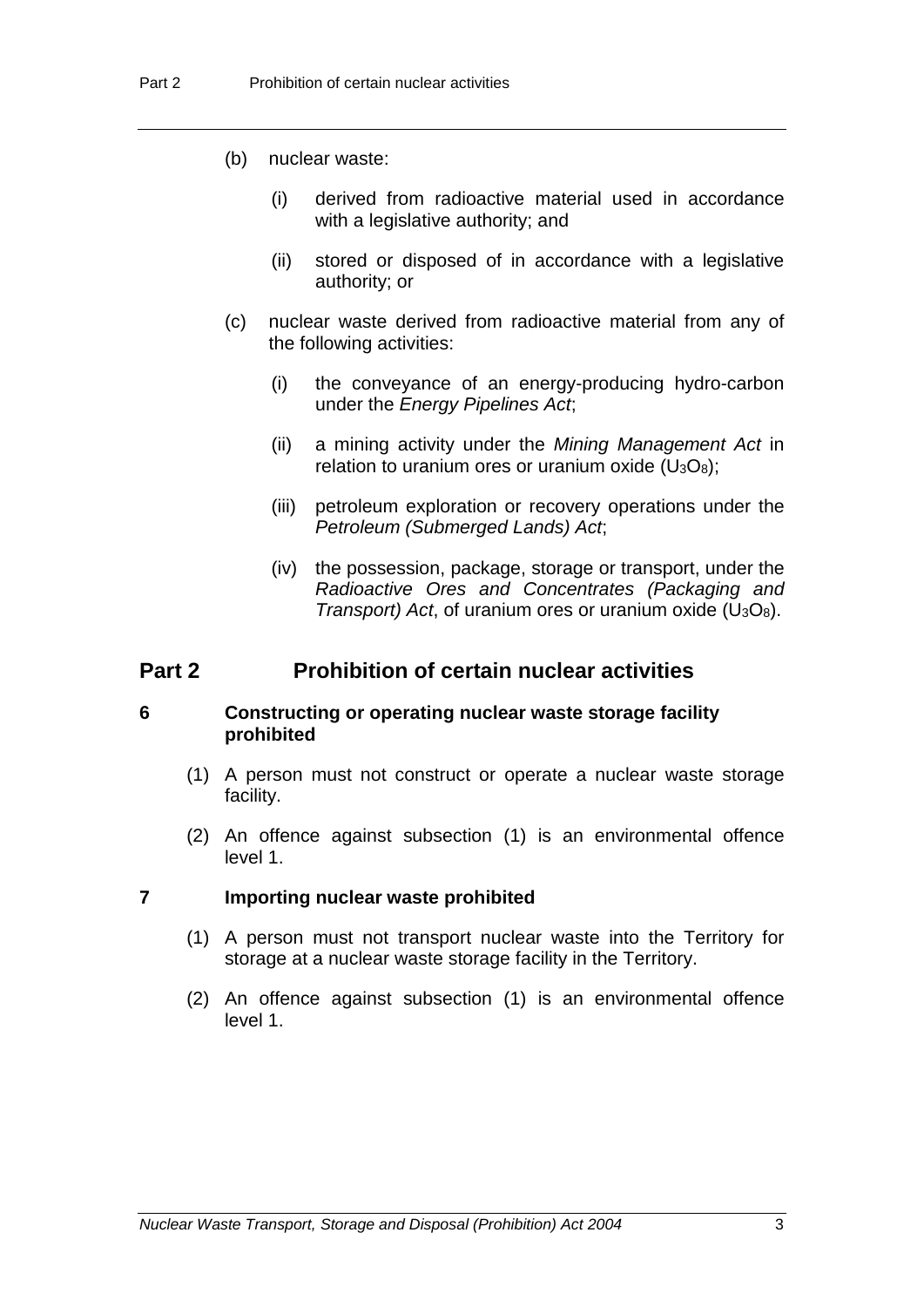## **Part 3 Enforcement and legal proceedings**

#### **8 Injunctions**

- (1) The Minister may apply to the Supreme Court for an injunction to prevent a person from doing anything that:
	- (a) would involve the construction or operation of a nuclear waste storage facility in the Territory;
	- (b) would involve the use of any place in the Territory for the storage or disposal of nuclear waste;
	- (c) would involve the transport of nuclear waste into the Territory for storage at a nuclear waste storage facility in the Territory; or
	- (d) would facilitate or provide help in relation to anything mentioned in paragraph (a), (b) or (c).
- (2) It is not necessary for the Minister to prove the act or failure sought to be prevented by the injunction has previously occurred or would, if the injunction were not granted, be likely to occur or continue.
- (3) An interim injunction may be granted before final determination of the application.
- (4) The Court must not require, as a condition of granting an interim injunction, that an undertaking be given for damages or costs.
- (5) The taking of a proceeding against a person for an offence under this Act is not affected by:
	- (a) the making of the application for an injunction;
	- (b) the grant or refusal of an injunction on the application; or
	- (c) the rescission, variation or expiry of an injunction granted on the application.

#### **9 Minister may authorise action to be taken**

An employee, agent or contractor of the Territory authorised by the Minister may do one or more of the following:

- (a) remove a nuclear waste storage facility constructed or operated in contravention of this Act;
- (b) make good any environmental harm resulting from the construction or operation of the facility;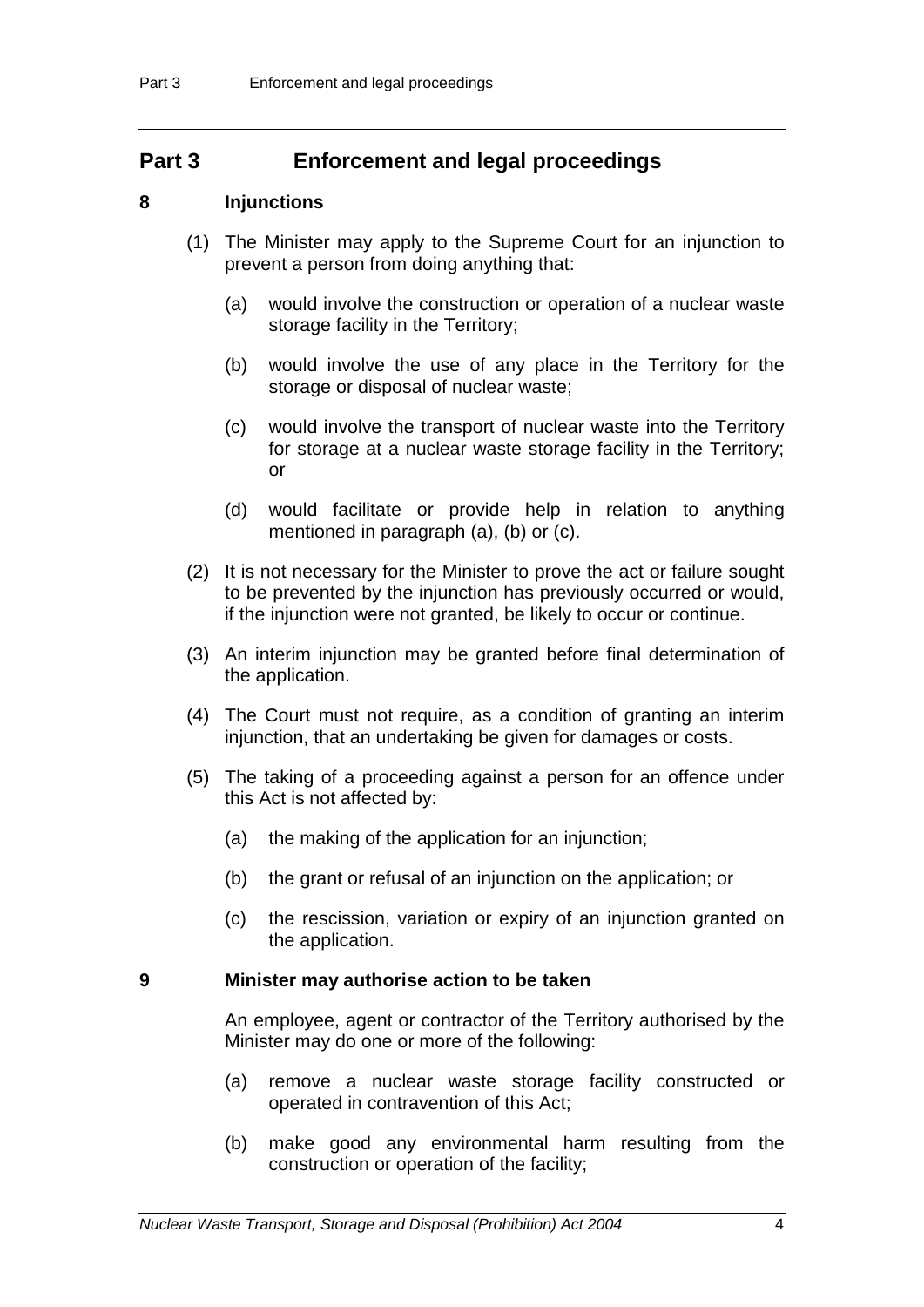(c) prevent or mitigate any future environmental harm resulting from the construction or operation of the facility.

#### **10 Conduct of representatives**

- (1) If, in a proceeding for an offence against this Act, it is necessary to establish a person's state of mind in relation to particular conduct, it is sufficient to show:
	- (a) the conduct was engaged in by a representative of the person, within the scope of the representative's actual or apparent authority; and
	- (b) the representative had that state of mind.
- (2) For a proceeding for an offence against this Act, conduct engaged in on behalf of a person by a representative within the scope of the representative's actual or apparent authority is taken to have been engaged in also by the person.
- (3) However, a natural person is not liable to be punished by imprisonment for an offence against this Act if the person would not have been found guilty of the offence if subsection (1) or (2) had not been enacted.
- (4) In this section:

*engaging in conduct* includes failing or refusing to engage in conduct.

#### *representative* means:

- (a) of a body corporate an executive officer, employee or agent of the body corporate; or
- (b) of a natural person an employee or agent of the person.

#### *state of mind of a person* includes:

- (a) the knowledge, intention, opinion, belief or purpose of the person; and
- (b) the person's reasons for the intention, opinion, belief or purpose.

#### **11 Liability of executive officers of body corporate**

(1) If a body corporate commits an offence against this Act, each of the executive officers of the body corporate are taken to have committed the same offence.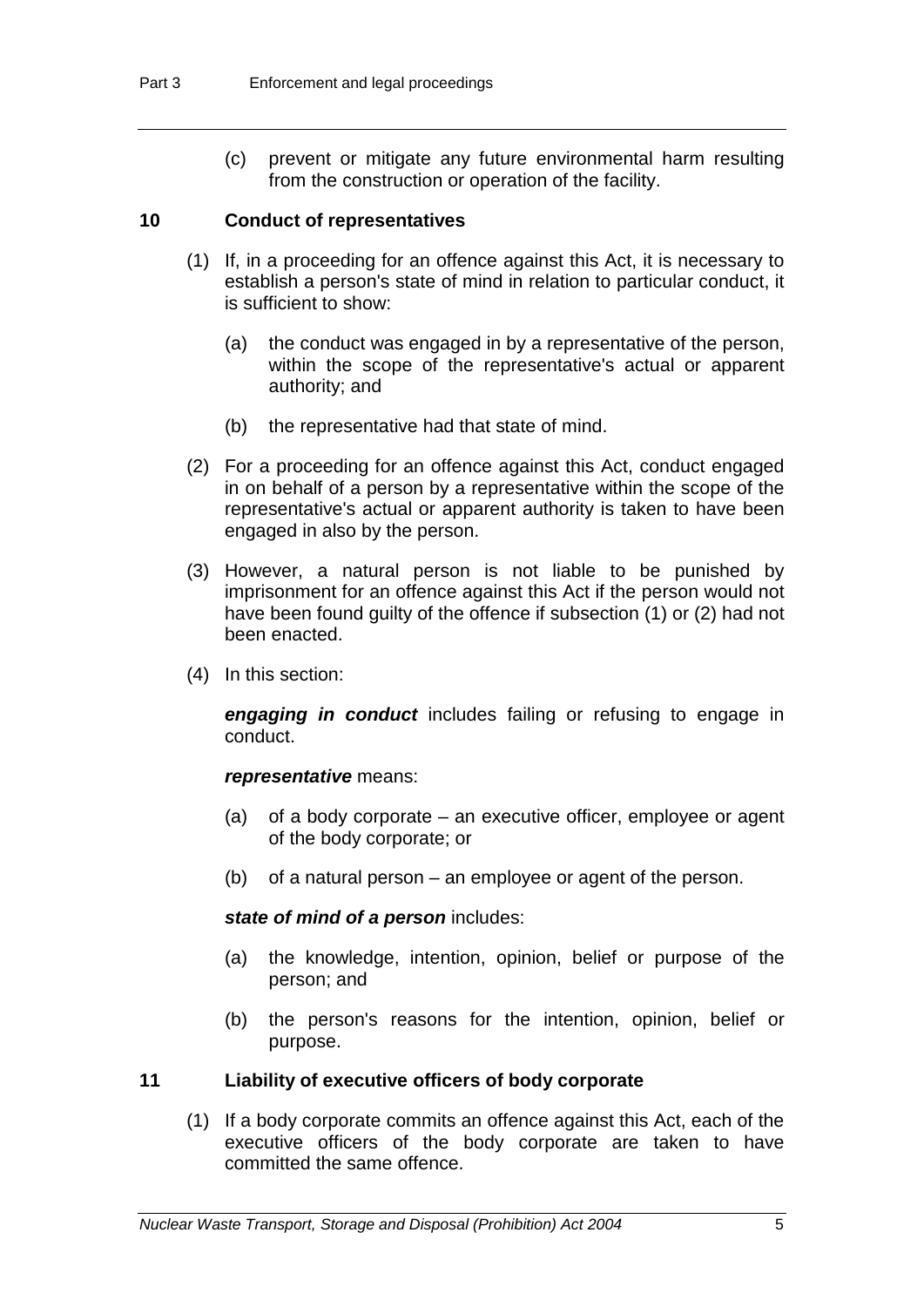- (2) However, it is a defence for an executive officer to establish:
	- (a) the body corporate would not have been found guilty of the offence because it would have been able to establish a defence;
	- (b) the defendant did not know, and could not reasonably have been expected to know, that the offence was to be or was being committed; or
	- (c) the defendant exercised due diligence to prevent the commission of the offence.
- (3) A proceeding for an offence against this Act may be brought against an executive officer of a body corporate whether or not a proceeding for the offence is brought against the body corporate.
- (4) A person is not liable to be punished by imprisonment for an offence against this Act if the person would not have been found guilty of the offence if subsection (1) had not been enacted.

### **12 Additional court orders**

- (1) If, in a proceeding for an offence against this Act, a court finds the defendant guilty of the offence, in addition to any penalty it may impose, the court may make one or more of the following orders:
	- (a) an order that the defendant take stated action to do one or more of the things mentioned in section 9;
	- (b) if the Territory has incurred costs and expenses in taking action to do anything mentioned in section 9 – an order that the defendant pay the Territory the reasonable costs and expenses decided by the court;
	- (c) if a person suffers injury or loss or damage to property because of the commission of the offence – the reasonable compensation decided by the court.
- (2) In addition, the court may make another order it considers necessary or convenient for the enforcement of an order under subsection (1).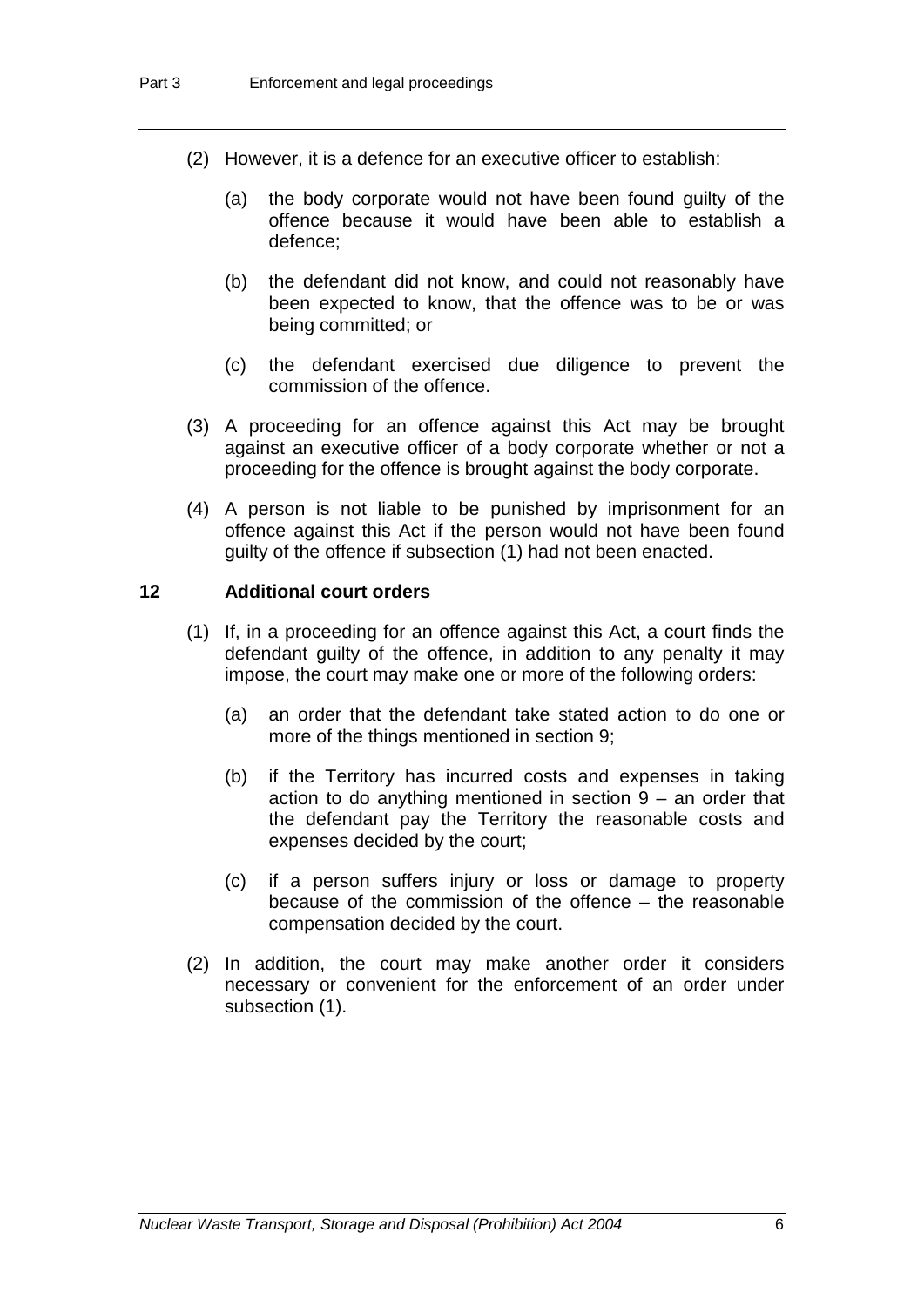## **Part 4 Miscellaneous provisions**

#### **13 Public moneys not to be used for prohibited activities**

Despite any other Act or law to the contrary, public moneys of the Territory or moneys of a Territory authority must not be expended, granted or advanced to any person for, or for encouraging or financing any activity associated with, the development, construction or operation of a nuclear waste storage facility in the Territory.

#### **14 Public inquiry into impact of nuclear waste storage facility**

If a licence, exemption or other authority to construct or operate a nuclear waste storage facility is granted under a law of the Commonwealth, a Committee of the Legislative Assembly nominated by the Minister must inquire into, consider and report on the likely impact of the facility on the cultural, environmental and socio-economic wellbeing of the Territory.

#### **15 Regulations**

- (1) The Administrator may make regulations, not inconsistent with this Act, prescribing matters:
	- (a) required or permitted to be prescribed; or
	- (b) necessary or convenient to be prescribed for carrying out or giving effect to this Act.
- (2) The Regulations may provide for penalties for offences against the Regulations not exceeding 100 penalty units for a natural person and 500 penalty units for a body corporate.
- (3) The Regulations may:
	- (a) make different provision in relation to:
		- (i) different persons or matters; or
		- (ii) different classes of persons or matters; or
	- (b) apply differently by reference to stated exceptions or factors.